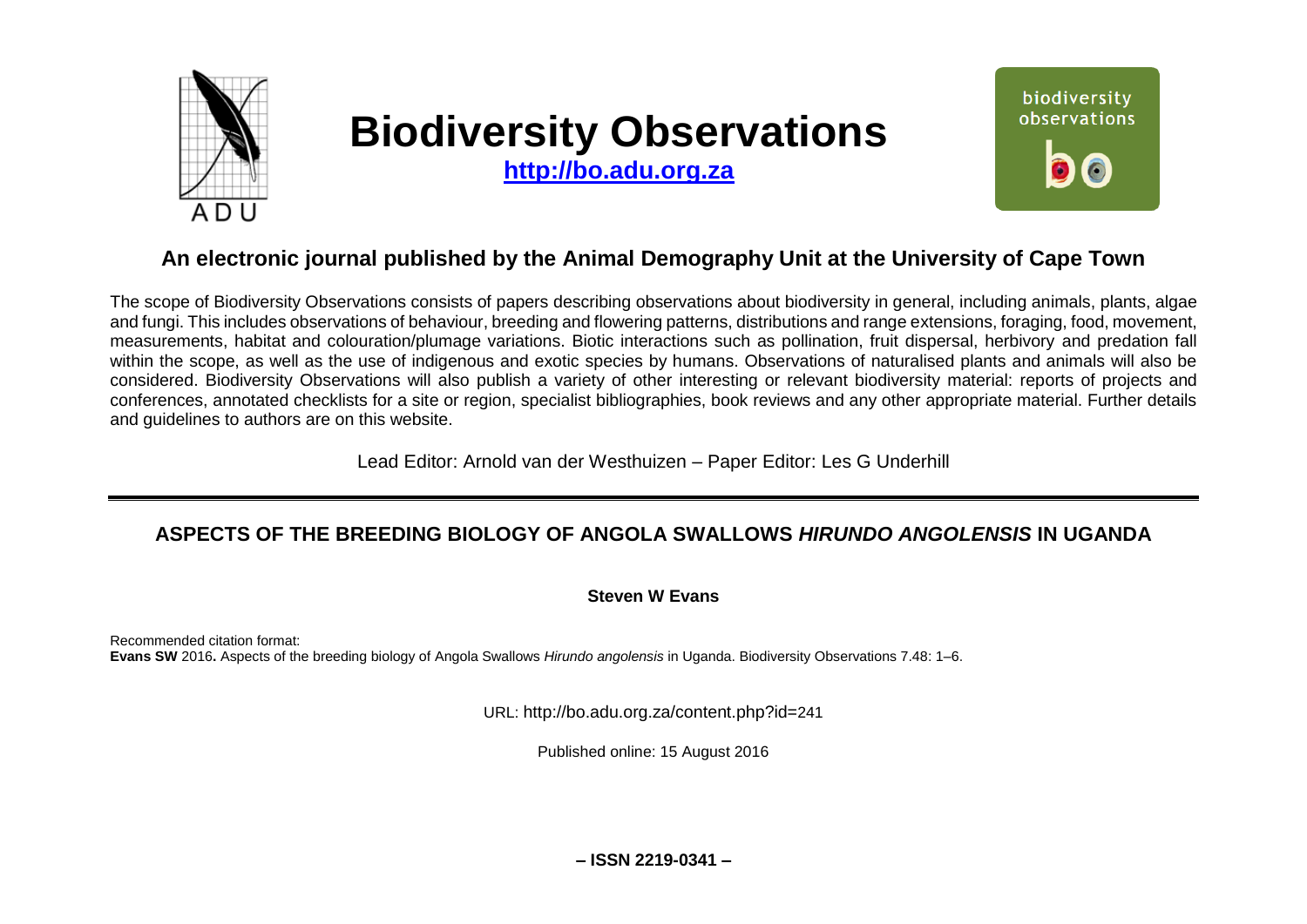

# **ASPECTS OF THE BREEDING BIOLOGY OF ANGOLA SWALLOWS** *HIRUNDO ANGOLENSIS* **IN UGANDA**

### *Steven W Evans*

Research Fellow, SARCHI Chair on Biodiversity Value and Change in the Vhembe Biosphere Reserve, School of Mathematical and Natural Sciences, University of Venda, Private Bag X5050, Thohoyandou 0950, South Africa

Email[: stevenwe@vodamail.co.za](mailto:stevenwe@vodamail.co.za)

## **Abstract**

The dimensions of three nests were measured, and the time activitybudget of a pair of Angola Swallows *Hirundo angolensis* was monitored at a nest at a convention centre in Uganda. Two adult Angola Swallows tending to three 5–7 day old nestlings spent the majority of their time (76.6–94.8%) away from the nest, presumably foraging. Nestlings were provisioned from 5.2 to 10.0 provisions per nestling per hour. The mean external width and depth of three Angola Swallow nests were 12.0 cm (sd=0.87 cm) and 6.9 cm (sd=0.87 cm) respectively. Compared to Blue Swallows *Hirundo atrocaerulea*, the pair of Angola Swallows had shorter and more frequent brooding and foraging periods per hour. Consequently these Angola Swallow nestlings were fed more frequently than Blue Swallow nestlings.

# **Introduction**

Time activity-budgets have been used to measure the trade-offs birds make between self-maintenance and breeding, and how these tradeoffs are affected by changes in the environment i.e. birds life-history strategies (Sæther 1988, Linden & Møller 1989, Evans & Bouwman 2000). These trade-offs can at times shift entirely to self-maintenance. In Mpumalanga, South Africa, adult Blue Swallows *Hirundo* 

*atrocaerulea* abandon eggs or nestlings following four or more days of adverse weather conditions in favour of self-maintenance and attempt to breed again when weather conditions have improved (Evans 2008).

The Angola Swallow *Hirundo angolensis* is distributed through Rwanda and Burundi, western Angola, Congo, Tanzania, Kenya and Gabon, western and eastern Democratic Republic of the Congo (DRC), southern Uganda, and northern Malawi and Zambia (Keith et al. 1992). Angola Swallows build an open cup-shaped nest consisting of mud and straw (Keith et al. 1992). In Uganda, egg-laying occurs mostly in January to July and October to December (Keith et al. 1992). The clutch size is 2–3 eggs (n=9 clutches) (Keith et al. 1992). The incubation period is 17–18 days (7 nests in Uganda) and the nestling period is 22–27 days (Keith et al. 1992). Male and female Angola Swallows cannot be reliably distinguished in the field because they have identical plumages (Turner & Rose 1989) and the ranges of the lengths of the outer tail feathers and masses for males and females overlap extensively (Keith et al. 1992). It is unknown whether both the male and female or whether the female alone incubates the eggs and broods the young nestlings. The time-activity budgets of nesting African birds are poorly known. This study provides the first description of the diurnal time-activity budgets of breeding male and female Angola Swallows tending to 5–7 day old nestlings. In addition, it provides the first measurements of the nests of Angola Swallows.

# **Methods**

The study of the Angola Swallow was conducted over three days, 6–8 June 2001, at a convention centre (Banana Village, 00° 06' 01" N, 32° 31' 22" E, 1162 m asl) situated between Entebbe and Kampala in Uganda. Banana Village is 11 km from Entebbe, and 250 m from Lake Victoria. The village lies within a rural farming area of Uganda consisting of a mosaic of dwellings, maintained lawns and gardens, other buildings, some banana plantations, natural grassland grazed by cattle, natural vegetation consisting of open grasslands interspersed with clumps of shrubs and some trees. Hourly temperature data for Entebbe for the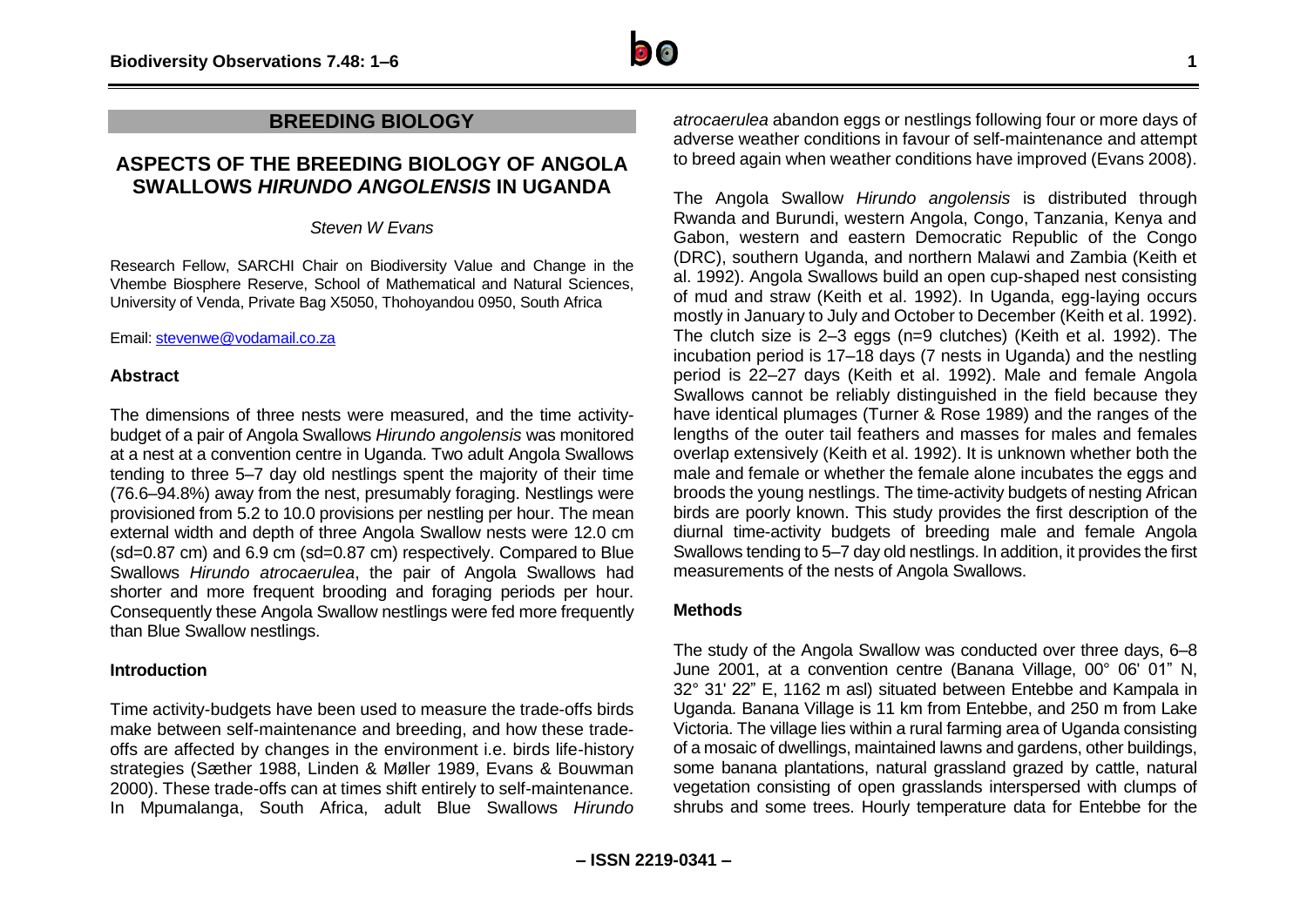

times when the observations at the nest were made were obtained from [http://www.wunderground.com/.](http://www.wunderground.com/)

The monitoring of nest activity was conducted at a nest containing three nestlings estimated to be 5–7 days of age, based on the size of the nestlings and the extent of their feather development. The nest was situated on a wooden roof-beam near the underside of the highest point of a cone-shaped thatched roof. The roof had a pitch of c. 23° from the horizontal. I sat in a chair c. 6 m away from the nest and could conduct observations of the nest from this position with the aid of a pair of binoculars (Swarovski 10×40). Because the observations were made at a convention centre, the birds were accustomed to people being near their nest. Consequently, so long as I remained seated, my presence near the nest had no discernible influence on the activities of the birds. On my arrival and departure from the nest the birds were agitated, flying in and out of the nest area but not perching on the nest or in the nest area. This agitation was accompanied by more vocalizing when flying in and out of the nest to feed the nestlings. I waited for both birds to complete two feeds of the nestlings before commencing with the observations. On all occasions these two feeds took place within five minutes after I sat down to start the observations.

At least two adults were provisioning the nestlings because they would occasionally arrive together and take turns in provisioning the nestlings. Unfortunately there are no external features by which male and female Angola Swallows can be distinguished (Keith et al. 1994, Turner & Rose 1989). Because brooding was intermittent, as occurs in other hirundines in which only the female broods the nestlings (Evans 2008), it was likely that it was only the female Angola Swallow which was brooding the nestlings. The total amount of time expended by both birds on foraging, provisioning the nestlings, visiting the nest and perching on or near the nest were divided by two to determine the total amount of time expended on each activity per bird. The total amount of time expended on brooding was subtracted from the amount of time spent foraging for the female bird. These values were used to calculate the percentage of the time spent by the male and female birds on each activity. Nestlings were assumed to be fed in turns by both parents with no preference shown.

In addition to recording the time activity budgets of the adult birds at the nest at Banana Village, the dimensions of another three active Angola Swallow nests were obtained using a 15 cm and 30 cm ruler. The contents of these three nests were recorded.

#### **Results**

One of the four nests contained three nestlings and the other three nests each contained three eggs. The three nests with eggs where built above the verandas on the northern side of two round-houses. The fourth nest containing the three nestlings was built on the western side of a thatch-



*Figure 1. The percentage of the time expended by a pair of adult Angola Swallows on different activities when the nestlings were 5–7 days old.*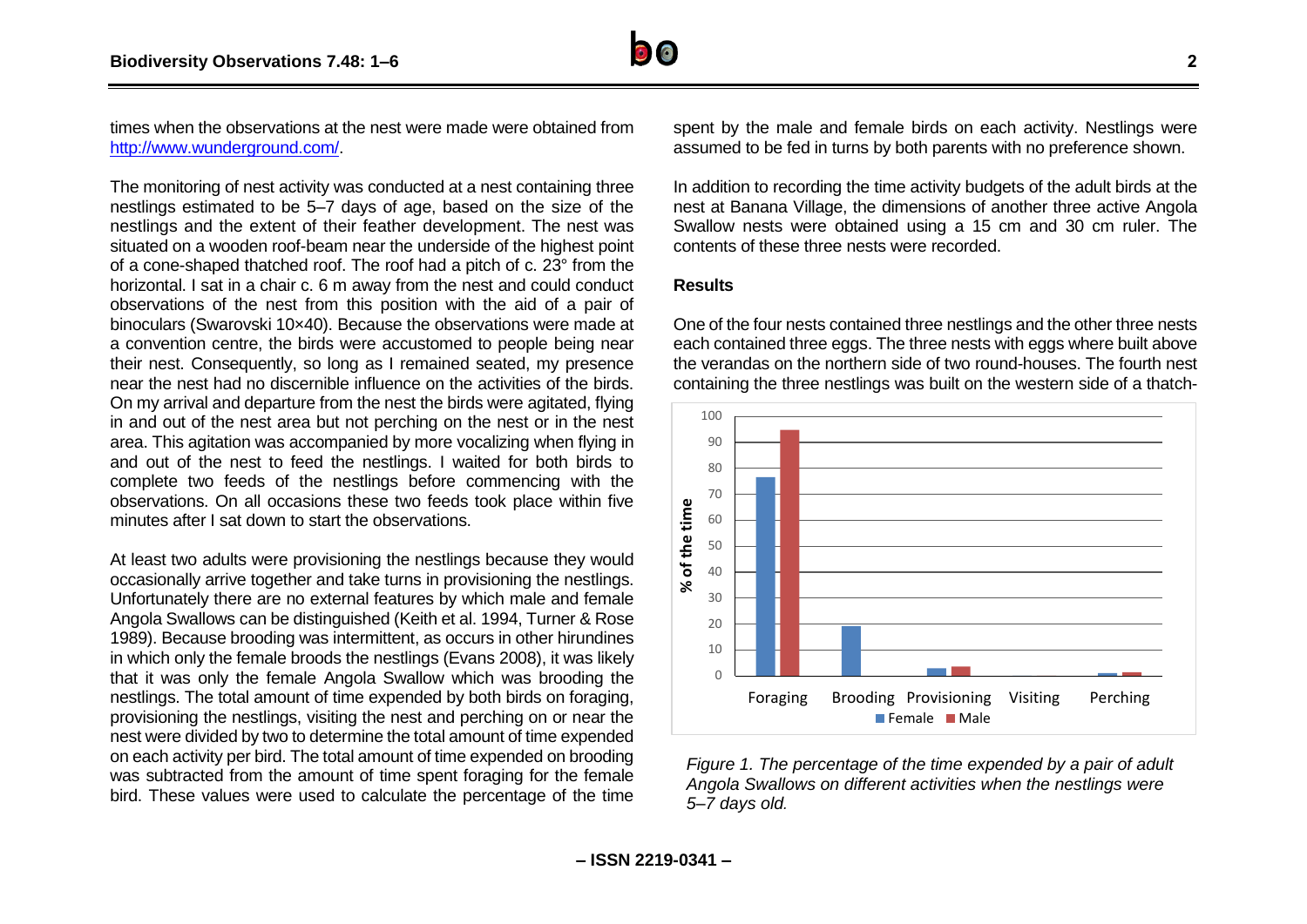

roofed pagoda. The period 6–8 June was within the known laying period, January to July, for Angola Swallows in Uganda (Keith et al 1992).

I made a total of 5.25 hours of time-budget observations on each bird of the pair of Angola Swallows (10.5 bird-hours). The observations were made at intervals spaced throughout the day, in the morning before the meeting started, at lunch time and in the late afternoon after the meeting had ended.

The two adult Angola Swallows tending to three 5–7 day old nestlings spent the majority of their time (76.6–94.8%) away from the nest, presumably spending most of that time foraging (Figure 1). Intermittent brooding accounted for 19.2% of the time of one bird, probably the female (Figure 1). Intervals between successive bouts of brooding ranged from 2.5–30.1 minutes (Table 1). Provisioning of the nestlings

accounted for 3.0–3.7% of the adult birds' time and lasted from 0.02– 0.95 min (Table 1). Nestlings were provisioned from 5.2 to 10.0 provisions per nestling per hour (p  $n<sup>1</sup> h<sup>-1</sup>$ ) (Table 1). The birds spent the least amount of time (1.2–1.5%) perched near the nest and visiting the nest (Figure 1). A visit was defined as an adult perched on the rim of the nest with no feeding of the nestlings occurring (Figure 1, Table 1). The adult birds were observed foraging in light rainfall but stopped foraging during heavy rainfall, and perched near the nest.

The mean external width and depth of three Angola Swallow nests was 12.0 cm (sd=0.87 cm) and 6.9 cm (sd=0.87 cm) respectively (Table 2). The mean internal width and depth of three Angola Swallow nests was 6.0 cm (sd=0.35 cm) and 4.1 cm (sd=0.52 cm) respectively (Table 2).

*Table 1. The time expended on different activities by adult Angola Swallows tending to three 5–7 day old nestlings. Temperatures were measured hourly at Entebbe, 11km distant, at the same time the observations were made [\(http://www.wunderground.com/\)](http://www.wunderground.com/). Results are based on 5.25 hours of observations* 

| <b>Activity</b>                            | Sample size | <b>Minimum</b> | <b>Mean</b> | <b>Std Dev</b> | <b>Maximum</b> |
|--------------------------------------------|-------------|----------------|-------------|----------------|----------------|
| Brooding period (minutes                   | 19          | 1.07           | 3.43        | 3.58           | 14.22          |
| No. of brooding periods/hour               | 5           | $\mathcal{P}$  | 2.97        | 1.44           | 5              |
| Period between brooding periods (minute)   | 18          | 2.48           | 14.15       | 8.43           | 30.13          |
| Provisioning period (min)                  | 96          | 0.02           | 0.21        | 12.2           | 0.95           |
| No. of provisioning periods/hour           | 96          | 17             | 19.14       | 6.1            | 30             |
| No. of provisioning periods/nestlings/hour | 32          | 5.23           | 6.38        | 2.03           | 10             |
| Period between provisionings (minute)      | 111         | 0.03           | 3.15        | 3.82           | 20.65          |
| Foraging periods (minute)                  | 125         | 0.02           | 4.15        | 4.27           | 28.22          |
| No. of foraging periods/hour               | 5           | 17             | 23.89       | 7.51           | 36             |
| Time visiting the nest (minute)            | 4           | 0.02           | 0.11        | 0.1            | 0.23           |
| No. of visits to the nest/hour             | 5           | 0              | 0.8         | 0.84           | 2              |
| Perching period (minute)                   | 30          | 0.02           | 0.26        | 0.24           | 0.98           |
| No. of perching periods/hour               | 5           | 3              | 5.26        | 2.04           | 8.31           |
| Temperature (°C)                           | 9           |                | 20.78       | 2.33           |                |
| Rainfall duration (%)                      | 9           |                | 2.69        |                |                |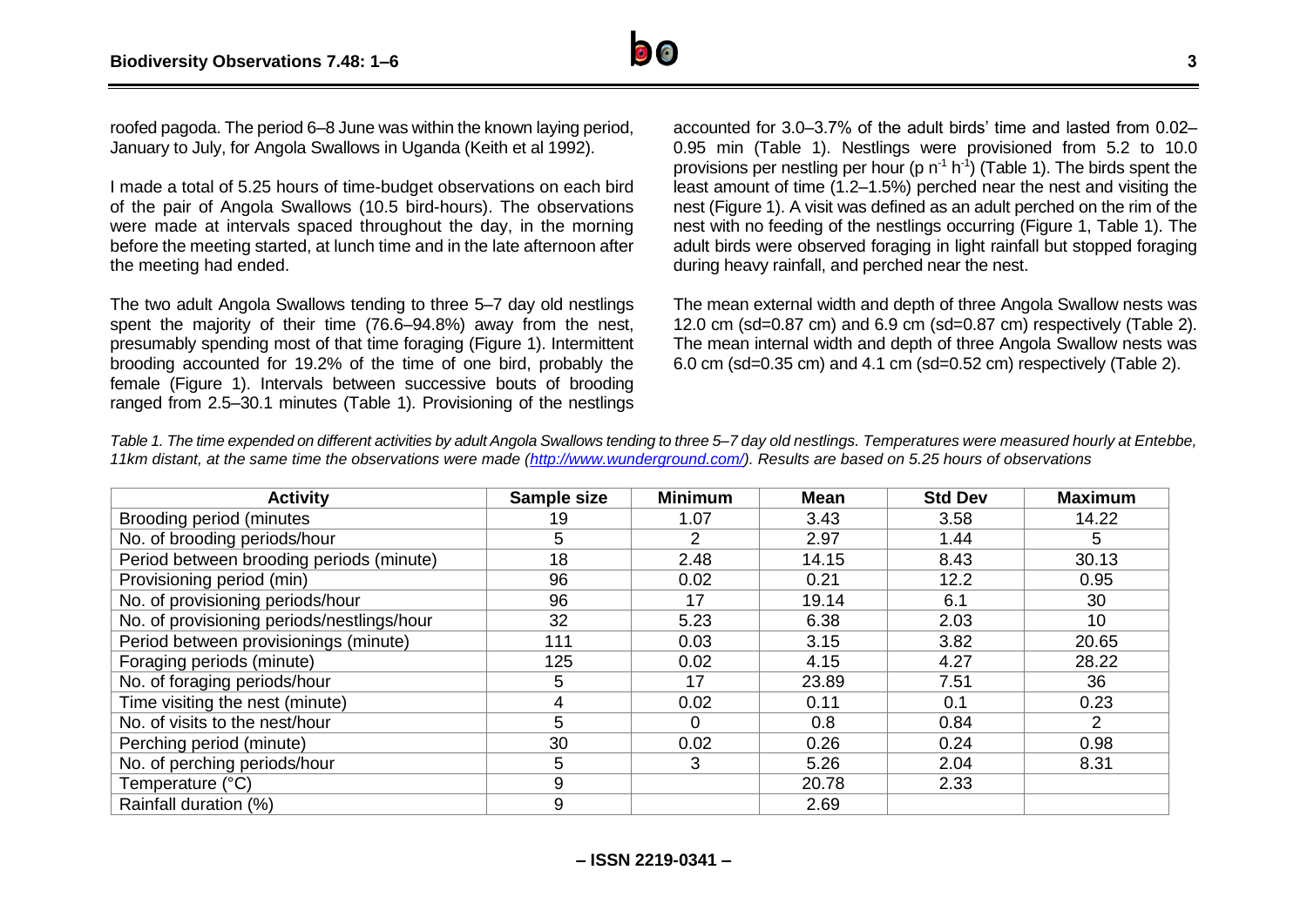#### **Discussion**

For 41 of the 84 species of hirundines, information on incubation strategy is available; for 19 species only the female incubates the eggs and for 22 species both male and female incubate the eggs (Turner & Rose 1989, Keith et al. 1992, Turner 2004). This information is available for 13 of the 14 species in the genus *Hirundo*; for nine species only the female incubates the eggs and for four species both the male and female incubate the eggs (Turner & Rose 1989, Keith et al. 1992, Turner 2004). Information on which sex both incubates the eggs and broods the nestlings is available for only five species of hirundines. Both the male and female Common Sand Martin *Riparia riparia* incubate the eggs and both brood the nestlings (Turner & Rose 1989, Keith et al. 1992, Turner 2004). Only female Northern Rough-winged Swallow *Stelgidopteryx serripennis*, Pacific Swallow *Hirundo tahitica*, Wire-tailed Swallow *Hirundo smithii* and Pearl-breasted Swallow *Hirundo dimidiata* incubate the eggs and brood the nestlings (Turner & Rose 1989, Keith et al. 1992, Turner 2004). Although the sample size is small (*n*=5), it appears that the sex which incubates is also the sex that broods. The intermittent brooding of the nestlings by Angola Swallows suggested that only the female probably incubated the eggs. Angola Swallow and Blue Swallow nestling periods are 22–27 days and 20–26 days respectively (Turner & Rose 1989, Keith et al. 1992, Evans 2008). Blue Swallow nestlings are brooded, by the female only, for 8–9 days after hatching (Evans 2008) and this is probably similar for the Angola Swallow.

Not being able to distinguish male and female Angola Swallows in the field means that the relative contribution of each to provisioning the nestlings cannot be determined. Other studies have found that female hirundines provision the nestlings more frequently than males (Moreau 1939, Evans 2008). The number and duration of brooding, provisioning and foraging periods of hirundines are variable and are affected by the age of the nestlings, temperature (Evans & Bouwman 2000), and the presence or absence of rainfall (Moreau 1939, Evans & Bouwman 2000) and/or fog (Evans & Bouwman 2000). The search for extra-pair copulations by male and female hirundines also affects the duration of periods spent away from the nest (Saino et al. 1999).

For Blue and Angola Swallows, most of their time during the early stages of nestling development was spent on foraging, brooding the nestlings (female only), and the provisioning the nestlings (Evans 2008). Both species spent a small amount of time visiting and perching near the nest (Evans 2008). Intermittent brooding of three 6–7 day old nestlings by female Blue Swallows accounted for 17% of their time (Evans 2008) and was similar to the proportion of the time an Angola Swallow spent brooding of 19.2% (Figure 1). The mean brooding period of female Blue Swallows tending to three 6–7 day old nestlings was 9.9 minutes (n=26, sd=6.0 minutes) (Evans 2008), more than twice as long as the mean brooding period of 3.4 minutes by an Angola Swallow (Table 1). Female Blue Swallows brooded their nestlings on average twice per hour (n=28, sd=0.6) (Evans 2008) whereas an Angola Swallow brooded for closer to three periods per hour (Table 1). Male and female Angola Swallows provisioned their three 5–7 day old nestlings at more than three times the rate (2.1 p  $n^{-1}$  h<sup>-1</sup>, sd = 0.69) at which male and female Blue Swallows provisioned their three 6–7 day old nestlings (Evans 2008). The longer brooding period of female Blue Swallows means less time for foraging and less food delivered to the nestlings compared to Angola Swallows. Compared to Blue Swallows, Angola Swallows had shorter and more frequent brooding and foraging periods. Angola Swallow nestlings were fed more frequently than Blue Swallow nestlings were.

Dimensions are available for 12 of the 28 species of hirundines that build open cup-shaped nests, like the Angola Swallow's (Table 2) (Keith et al 1992, Tarboton 2001, Turner 2004). Based on the dimensions of external width and depth, the Angola Swallow's nest was most similar in size to the nests of the Wire-tailed and Blue Swallows (Tarboton 2001). Future measurements of Angola Swallow's nests should include the internal and external length of each nest.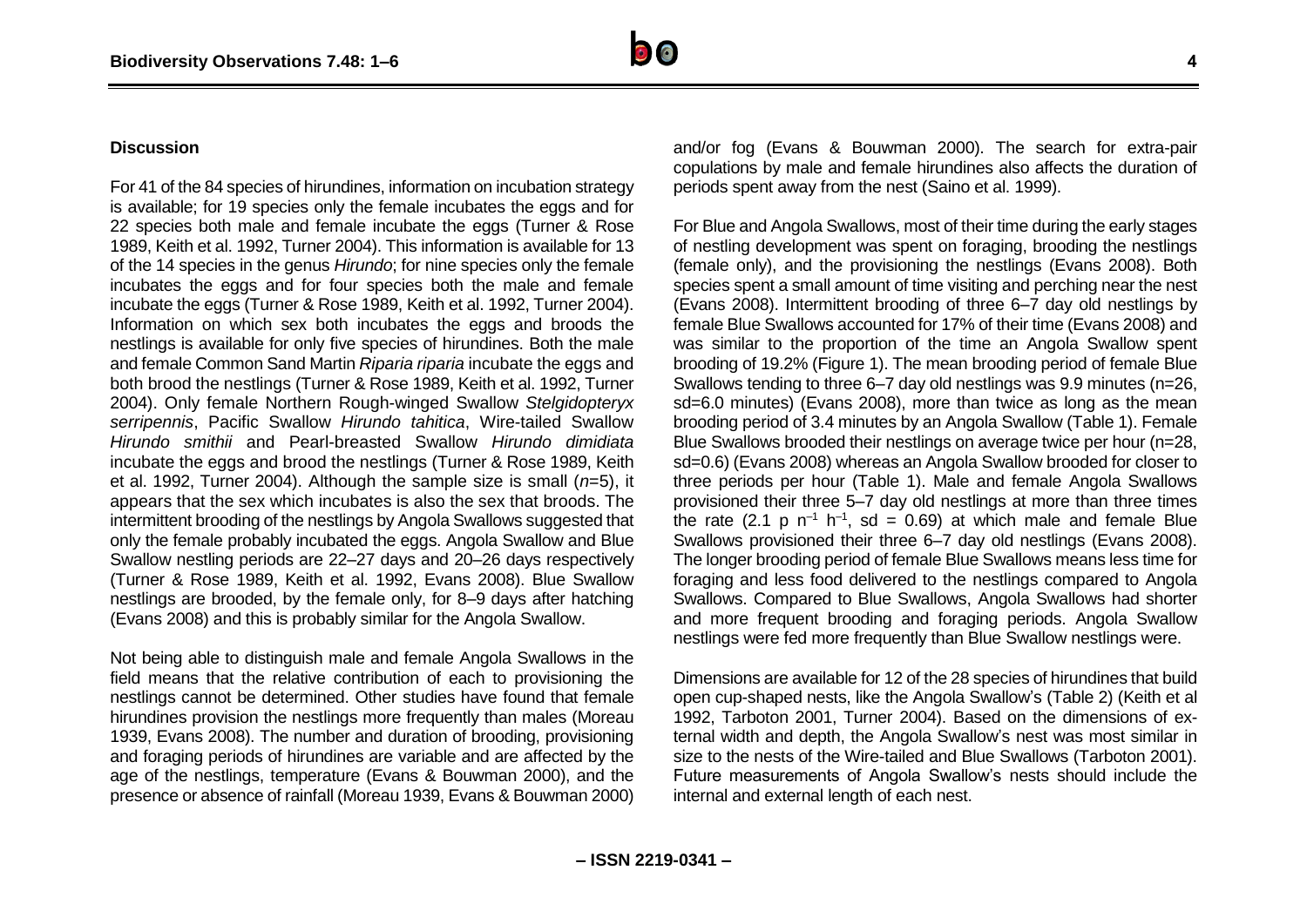| <b>Species, reference</b>                                               | <b>External dimensions</b> |      |               |           |              |  |                             |            |              |                    | <b>Internal dimensions</b> |           |              |             |              |     |   |            |              |           |    |     |                    |   |
|-------------------------------------------------------------------------|----------------------------|------|---------------|-----------|--------------|--|-----------------------------|------------|--------------|--------------------|----------------------------|-----------|--------------|-------------|--------------|-----|---|------------|--------------|-----------|----|-----|--------------------|---|
|                                                                         | Width (cm)                 |      |               |           | Length (cm)  |  |                             | Depth (cm) |              |                    | Width (cm)                 |           |              | Length (cm) |              |     |   | Depth (cm) |              |           |    |     |                    |   |
|                                                                         | n                          | min  | Mean<br>(sd)  | $max$   n |              |  | min  mean   max   n<br>(sd) |            |              | mi<br>$\mathsf{n}$ | mean<br>(sd)               | $max$   n |              | min         | mean<br>(sd) | max | n | min        | mean<br>(sd) | $max$   n |    | min | mean   max<br>(sd) |   |
| <b>Barn Swallow</b><br>Cramp 1988                                       |                            |      | 20            |           |              |  |                             |            |              |                    | 10                         |           |              |             |              |     |   |            |              |           |    |     |                    |   |
| Angola Swallow<br>Present study                                         | 3                          |      | 12.0<br>(0.9) |           |              |  |                             |            | 3            |                    | 6.9<br>(0.9)               |           | 3            |             | 6.0<br>(0.3) |     |   |            |              |           | 3  |     | 4.1<br>(0.5)       |   |
| White-throated Swallow<br>Tarboton 2001                                 |                            | 10   |               | 12        |              |  |                             |            |              | 9                  |                            | 12        |              |             |              |     |   |            |              |           |    |     |                    |   |
| <b>Ethiopian Swallow</b><br>Keith et al. 1992                           |                            |      | 10            |           | $\mathbf{1}$ |  | 8                           |            | $\mathbf{1}$ |                    | 13                         |           |              |             |              |     |   |            |              |           |    |     |                    |   |
| Wire-tailed Swallow<br>Tarboton 2001                                    |                            | 10   | 12            | 15        |              |  |                             |            |              | 4                  | $6\phantom{1}$             | 10        |              |             |              |     |   |            |              |           |    |     |                    |   |
| <b>Blue Swallow</b><br>Tarboton 2001                                    |                            | 11.5 | 12            | 15        |              |  |                             |            |              | 6                  | 8                          | 14        |              | 6           | 8            | 9   |   |            |              |           |    | 3   | 4                  | 5 |
| White-throated Blue<br>Swallow<br>Keith et al. 1992                     | $\mathbf{1}$               |      | 11            |           |              |  |                             |            | 1            |                    | 5.5                        |           | $\mathbf{1}$ |             | 7.5          |     |   |            |              |           | 1  |     | 3                  |   |
| Black-and-rufous<br>Swallow<br>Turner & Rose 1989,<br>Keith et al. 1992 | $\mathbf{1}$               |      | 8             |           | 1            |  | 5.5                         |            |              |                    |                            |           | 1            |             | 6            |     |   |            |              |           | 1  |     | 4.5                |   |
| <b>Pearl-breasted Swallow</b><br>Schmidt 1959                           | 10 <sup>1</sup>            | 12.5 | 13            | 13.5      |              |  |                             |            | 10           |                    | 4.5                        |           | 10           |             | 9.5          |     |   |            |              |           | 10 |     | 3                  |   |
| <b>Pearl-breasted Swallow</b><br>Tarboton 2001                          |                            | 11   |               | 13.5      |              |  |                             |            |              | 4.5                |                            | 7.5       |              |             | 9.5          |     |   |            |              |           |    |     | 3                  |   |
| Crag Martin<br>Keith et al. 1992                                        | 4                          |      | 14.4          |           | 4            |  | 10                          |            | 4            |                    | 8.2                        |           |              |             | 12.3         |     |   |            | 7.9          |           |    |     | 10.2               |   |
| <b>Rock Martin</b><br>Tarboton 2001                                     |                            |      | 15            |           |              |  |                             |            |              | 5                  |                            | 7         |              |             | 7.5          |     |   |            |              |           |    |     | 2.5                |   |

Table 2. The dimensions of the open cup-shaped nests of 12 hirundines**.**